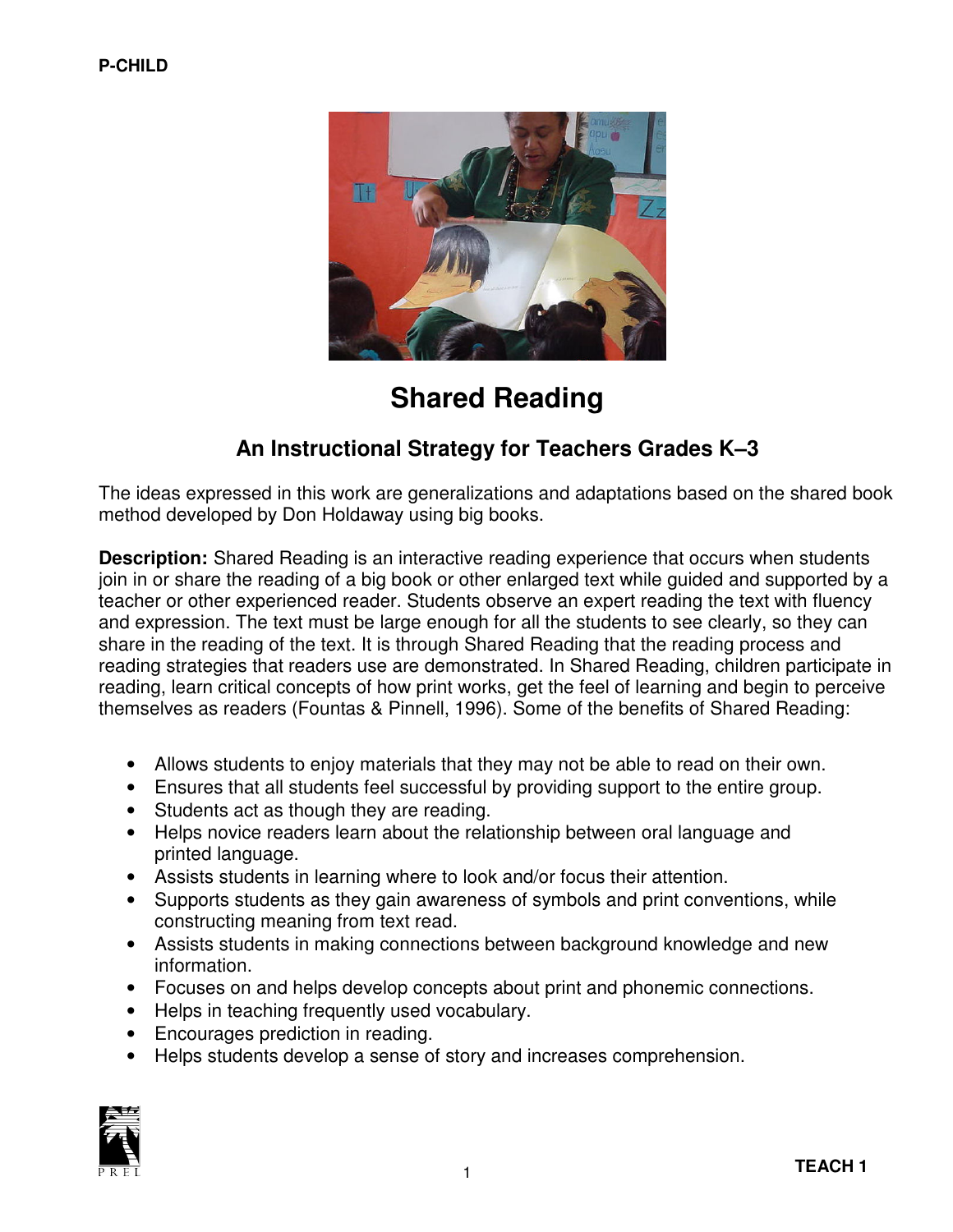**Setting and Resources:** A sense of community is developed when the time is taken to arrange for a small group of students, or when appropriate, the whole class, to gather in an area near a big book, chart/easel, wall story, or text written on the chalkboard, so that all participants can easily see the enlarged text and engage in the experience comfortably. Having a few items on hand during a shared reading will allow the teacher or other experienced reader greater flexibility during the experience. Some items may include:

- A chalk board
- A pointing stick (with a rubber tip for safety when possible)
- File cards
- A post-it
- A highlighter marker

These may be used during a session to reinforce teaching objectives for students. Additional information on how one might use these resources is available in the section called Shared Reading Resources.

Types of Reading Materials: Shared Reading provides an excellent opportunity for teachers to model the integrated use of the cueing systems and strategies for reading that can be applied to unfamiliar reading (for more info see Print Literacy K–3 Series). New concepts and strategies are best introduced during Shared Reading before guided practice or independent reading takes place. The shared reading experience also provides the opportunity for the teacher to share different genres, or types of books, with students and familiarize them with some of their text features (Taberski, 2000). Following are examples of the variety of print materials that can be used for Shared Reading:

- Big books and lap books (see Appendix B)
- Wall charts/stories
- Poetry
- Chants or legends
- Songs
- Morning message
- Classroom news
- Language experience stories
- Text constructed and used on overhead projector

Shared Reading Process: A shared reading session may be conducted in many ways, depending on the needs of the students and the teaching objectives determined by the teacher. Shared reading with strong teacher support and guided reading with less teacher support are two ways the teacher can give students practice and immediate feedback, as they develop the skills and strategies necessary for successful decoding and comprehension. This section will provide a brief description of how to conduct a shared reading session. This description will be divided into three reading sections: Before, During, and After reading.

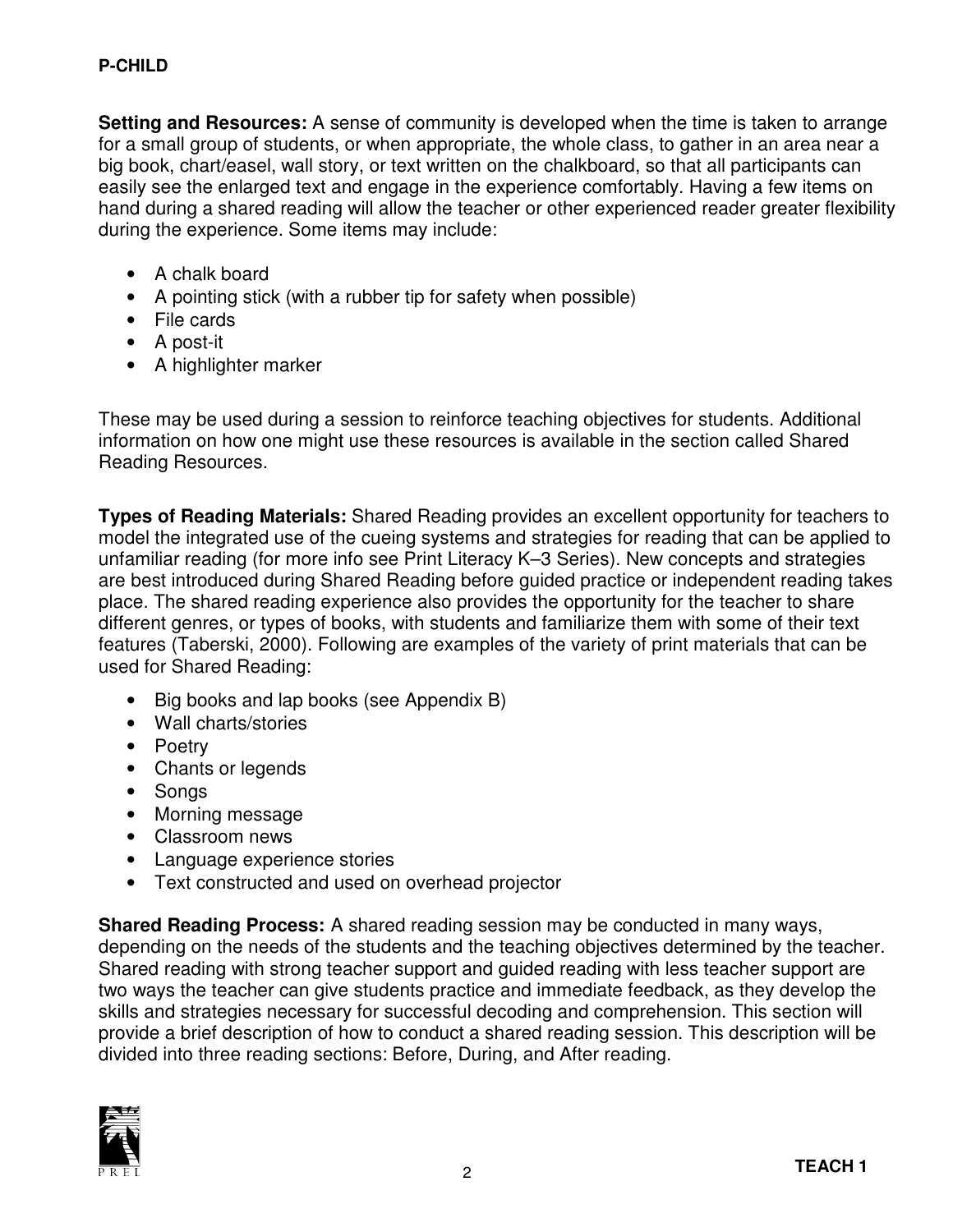Before: In shared reading, the teacher introduces the story, talking about the title, cover, and title page. It is a good time to engage the students in what they see in the cover picture, and what they think it tells them about the story to be read. Do not neglect the back cover of the book, as it often provides an interesting picture clue to what will happen in the story. During the introduction, the teacher conducts a picture walk through the book, briefly pointing out specific character actions or events, asking probing questions to engage the students in thinking about the pictures and story, but *not telling* the story.

**During:** The very first reading is generally for enjoyment. The teacher points to each word as it is read. Students are asked to follow along "with their eyes." Read the text as naturally as possible, phrased and fluent, though you may choose to slow the pace just a little for students to join in. Model realistic reactions to the text and use appropriate voice intonation. Again, the teacher may pause from time to time asking students to predict a word, phrase or to make predictions about what is happening. During the read, the teacher may ask students to confirm their predictions by asking, "Were you right/correct?"

After: After reading, the teacher can take students back to the point of making predictions, whether at the word or story level, and ask how they knew they were right or how they knew if their prediction wasn't quite correct. Giving students this chance to talk about their thinking is very powerful and ensures their full participation. The teacher asks open-ended questions and helps students build connections to the text by activating students' prior knowledge to the theme or main idea of the book. The second and subsequent readings allow for the students to chime in with now familiar words and phrases. In some cases, students and teachers can take turns reading (e.g., the teacher reads the left side and students read the right side). Other ways to extend the Shared Reading experience can be found in the Extending Shared Reading section.

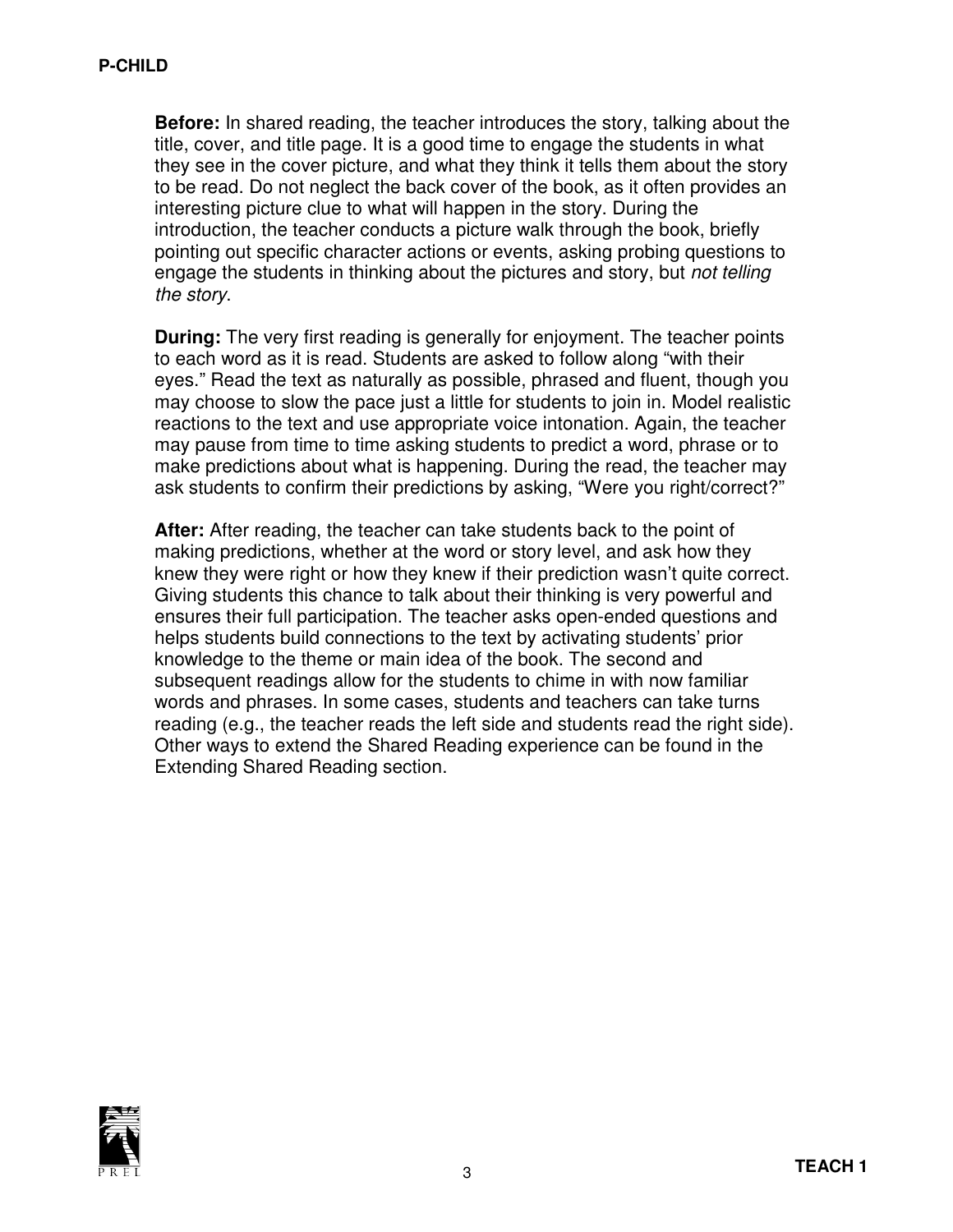# Shared Reading Resources:

- The pointer may be used in guiding the reading, pointing to the words as they are read, though it is important that the teacher or other experienced reader model reading with phrased fluency. Avoid the tendency to read word by word. In rereading of familiar text, students may be called upon to use the pointer during reading or to point out specific words being studied.
- Highlight with a yellow marker or highlighter pen the repetitive words, repetitive phrases, or frequently occurring words that the students already know. This can be accomplished with the students or prepared ahead of time.
- Have students read the highlighted words or phrases after the second or third reading, while the teacher reads the other words.
- Cover up (Post-It sheets work very well) to mask key portions of the text to focus on vocabulary or specific aspects of print, such as the beginning of a few words that support the learning objective or teaching point.
- The teacher can use a file card, running it over the top of the print as if to push the words (though not too fast), encouraging students to read the words with a faster pace moving away from word by word reading.

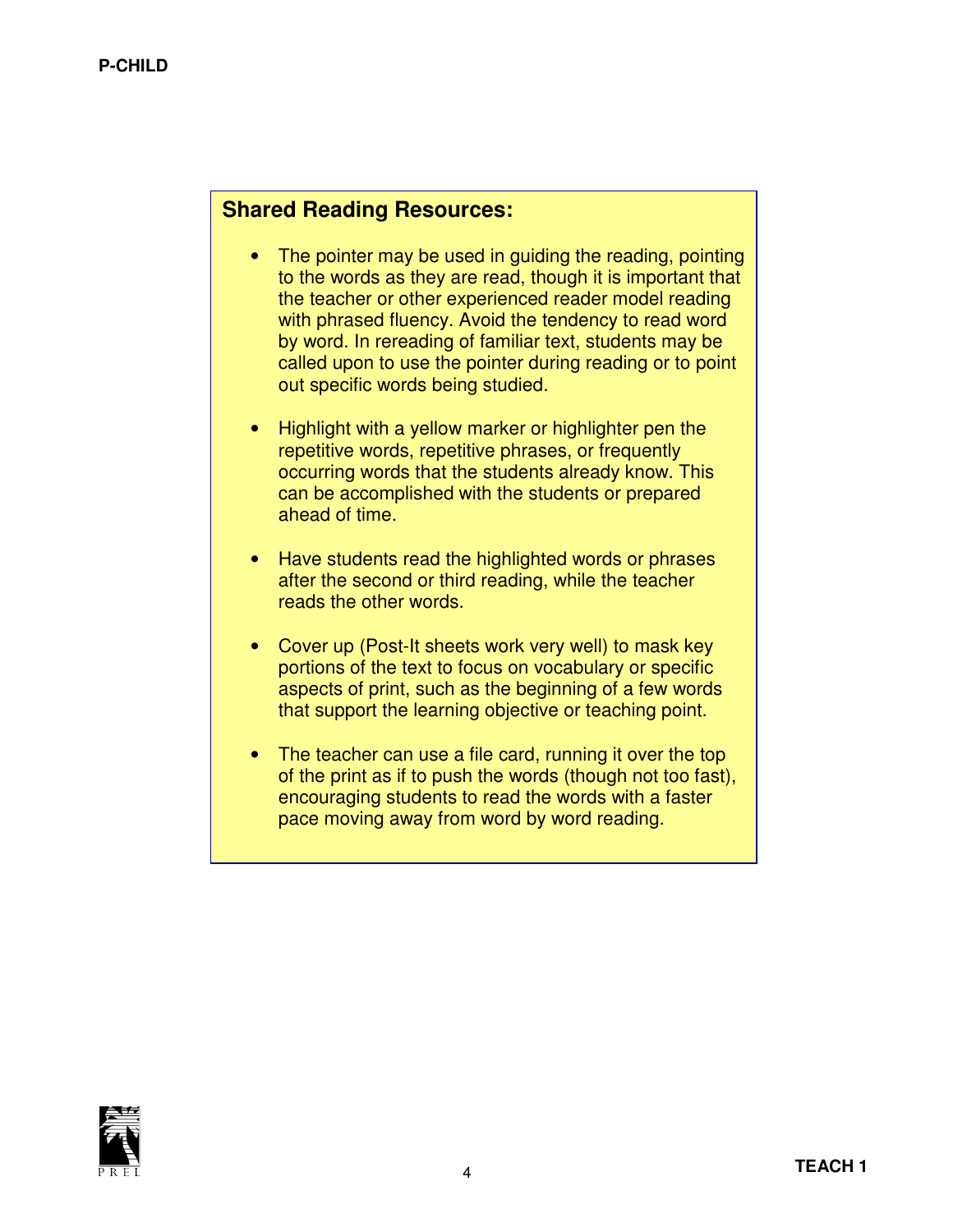# Extending Shared Reading:

- During subsequent rereading of familiar text in the shared reading experience, a teacher may invite students to revisit the enlarged text for different purposes, one of which is to learn about letters or words. This brief attention to the way letters and words work in the construction of a message gives students new insight to bring to their independent reading (Fountas & Pinnell, 1996).
- Displaying the titles of the shared reading books can be very motivational to emergent readers with the caption: "Books We Have Read Together!"
- Once read, the shared reading books may be kept in an area accessible to students for independent and familiar rereading by students.
- Write the story, or a portion of the story, on sentence strips so that students can retell or build the story by putting the strips in order (McCracken & McCracken, 1995).
- Assign students roles by giving them index cards labeled with each character's name. The students then wear the role tag and act out the story as a creative drama activity (Fisher & Medvic, 2000).
- Have students write a big book that extends from the storyline by predicting what would happen next if the story were to continue.
- Create puppets for role-playing so that students can dramatize and become the characters (Fisher & Medvic, 2000).
- Have the students draw a picture of a favorite scene or character from the story.
- New stories can be created or produced by the students using the same theme or sentence/language pattern of the book that has been shared.

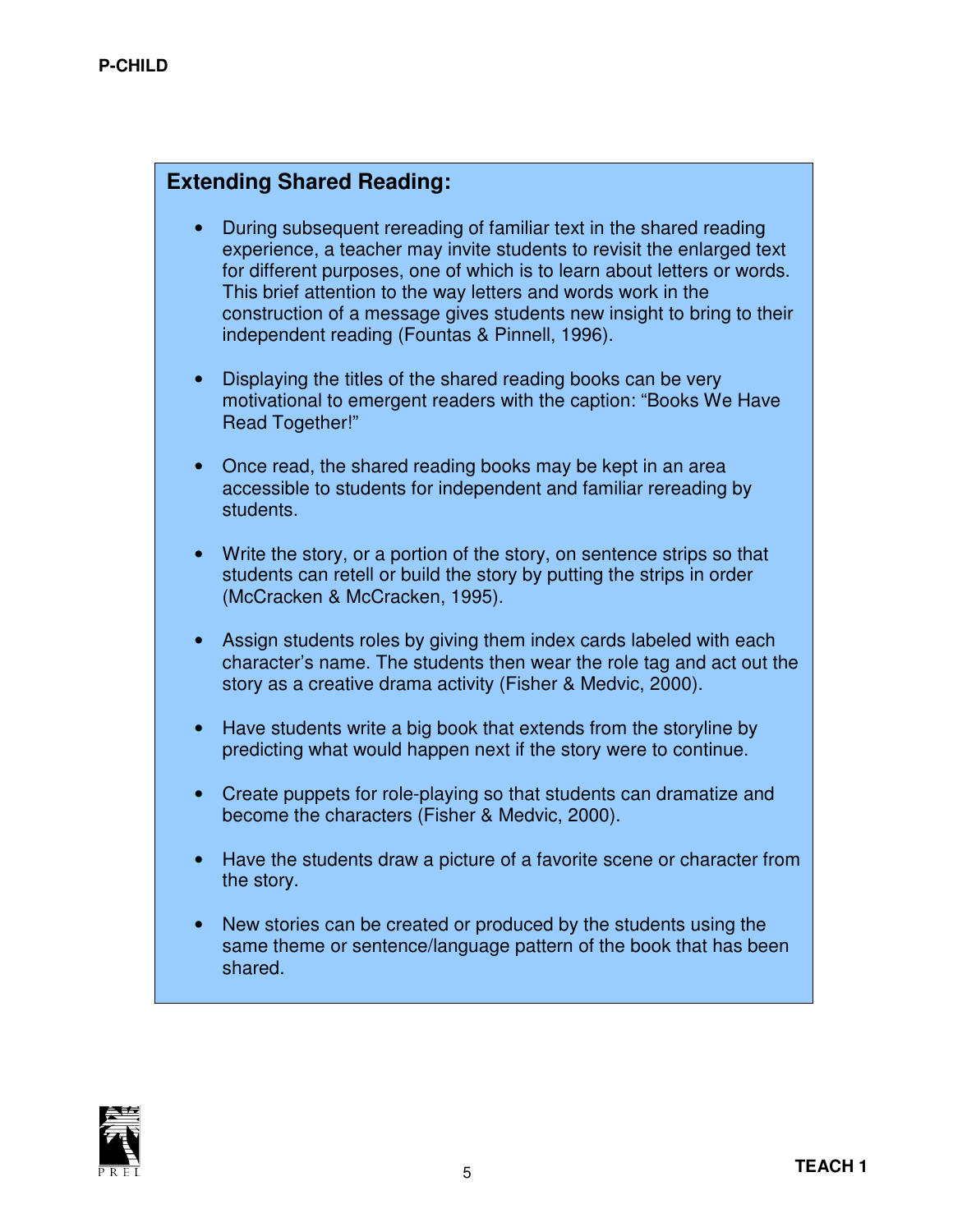#### P-CHILD

# References:

Clay, M. M. (1995). Reading recovery: A guidebook for Teachers in Training. Auckland

Fisher, B., & Medvic, E.F. (2000). Perspectives on shared reading: Planning and practice. Portsmouth, NH: Heinemann.

Fountas, Irene C. and Pinnell, Gay Su. (1996). Guided Reading, Good First Teaching for All Children. Portsmouth, NH: Heinemann

Lyons, C., Pinnell, G.S. (2001). Systems for Change in Literacy Education: A guide to professional development, Portsmouth, NH: Heinemann

McCarrier, A., Pinnell, G.S., & Fountas, I. C. (2000). Interactive writing: how language & literacy come together, K-2. Portsmouth, NH: Heinemann

McCracken, M.J., & McCracken, R.A. (1995). Reading, writing, and language (2nd ed.). Winnipeg Manitoba Canada: Peguis.

Mooney, M. (1990). Reading To, With, and By Children. Katonah, NY: Richard C. Owen, Publishers, Inc.

Routman (2000) Conversations. Portsmouth, NH: Heinemann

Ruddell, R.B. (1999). Teaching children to read and write: Becoming an influential teacher (2nd ed.). Needham Heights, MA: Allyn and Bacon.

Taberski, S (2000). On Solid Ground strategies for teaching reading K-3. Portsmouth, NH: Heinemann

Weaver, C. (1994). Reading Process and Practice. Portsmouth, NH: Heinemann

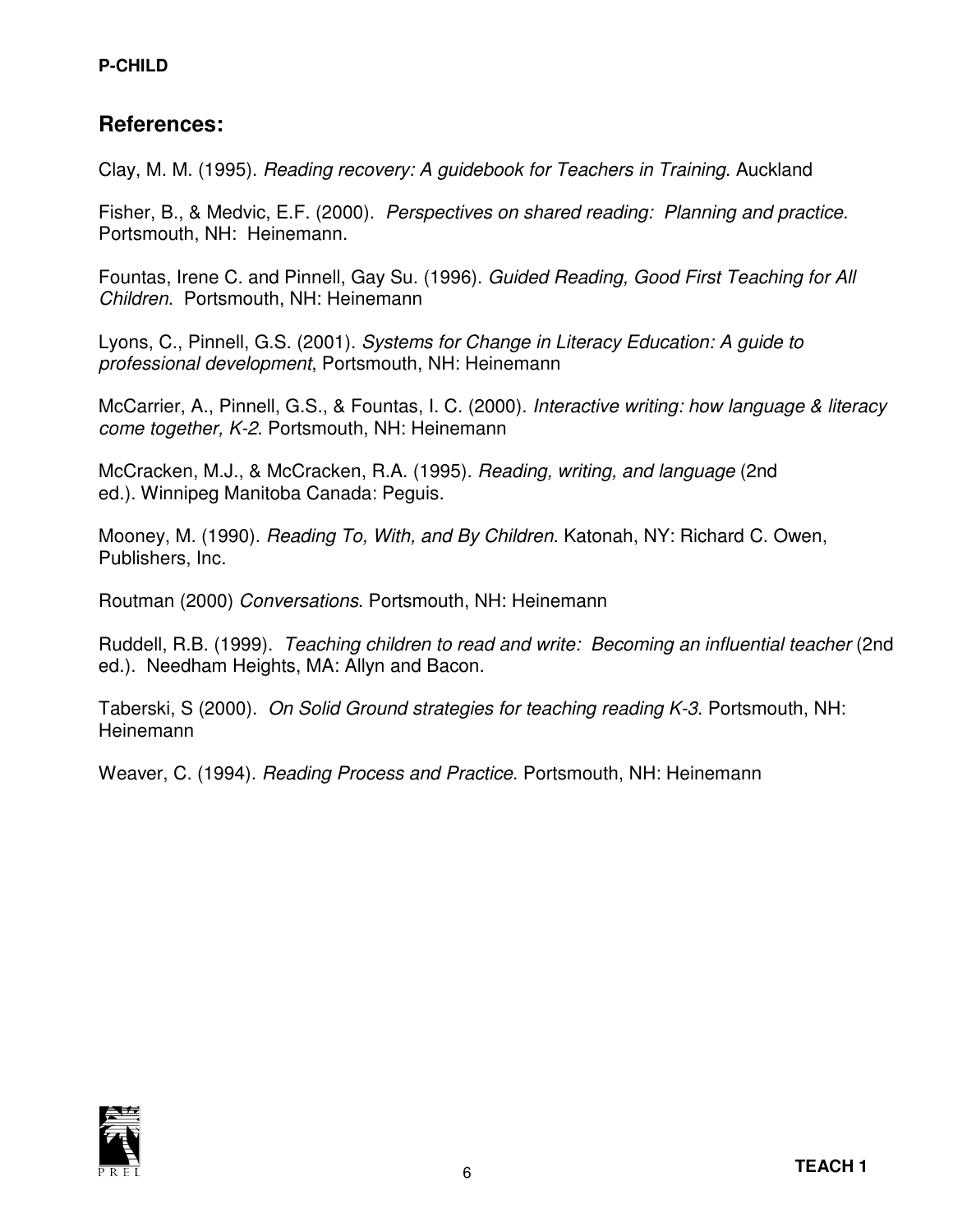## Appendices

### APPENDIX A: Additional Descriptions

Read Aloud-are seen as the single most influential factor in a young child's success in learning to read. The teacher or other experienced reader reads aloud to students for enjoyment and meaning. Favorite stories/texts, rich in language and meaning, can be read aloud many times. Read alouds provide opportunities for students to experiment with listening and speaking skills. As students observe and listen to experienced readers reading, they develop strategies important for a variety of listening and speaking situations. The teacher provides a high level of support while the students are the listeners experiencing and contemplating literary works they cannot yet read (Fountas & Pinnell, 1996). Students may at one time or another read aloud in class, serving a different purpose. Students may read aloud to each other, in small groups, or to a whole group at the request of a teacher.

Guided Reading- is a situation in which a teacher supports each reader's development of effective strategies for processing texts at increasingly challenging levels of difficulty (Fountas & Pinnell, 1996). In guided reading, the teacher selects and introduces the text to the students in a small group where each student has similar instructional needs and is able to read similar text with support. The teacher provides a rich yet short introduction of the text to be read. S/he may work briefly with individual students as they read through the selection. All students are reading the same material at the same time though individual pacing may vary.

Independent Reading- provides time for students to read a text without the need of assistance. Students are drawn to texts that are interesting, eye catching and meaningful to their lives. Students need to learn how to select appropriate reading texts for independent reading practice.

Language Experience- is an approach concerned with helping beginning readers to bring their own knowledge and experience to construct meaning from print. Relating oral language to written language and relating reading to writing is important. The teacher acts as scribe, recording the dictated words, phrases, or sentences from the students. Over several days, from a single composition, the teacher and students can read and reread the text until it becomes familiar to the students. Students may begin to read the lines alone and begin to associate written words with their own spoken words. From this text, students can focus on recognizing individual words, consonants at beginnings of the words, onset and rims, and phonics, while focusing and emphasizing the construction of meaning (Adapted from Weaver, 1994).

Lap books are smaller than big books, but can be held in the teacher's lap. Lap books have sufficiently larger pictures and print to enable all students in a small group to see/read when seated near by.